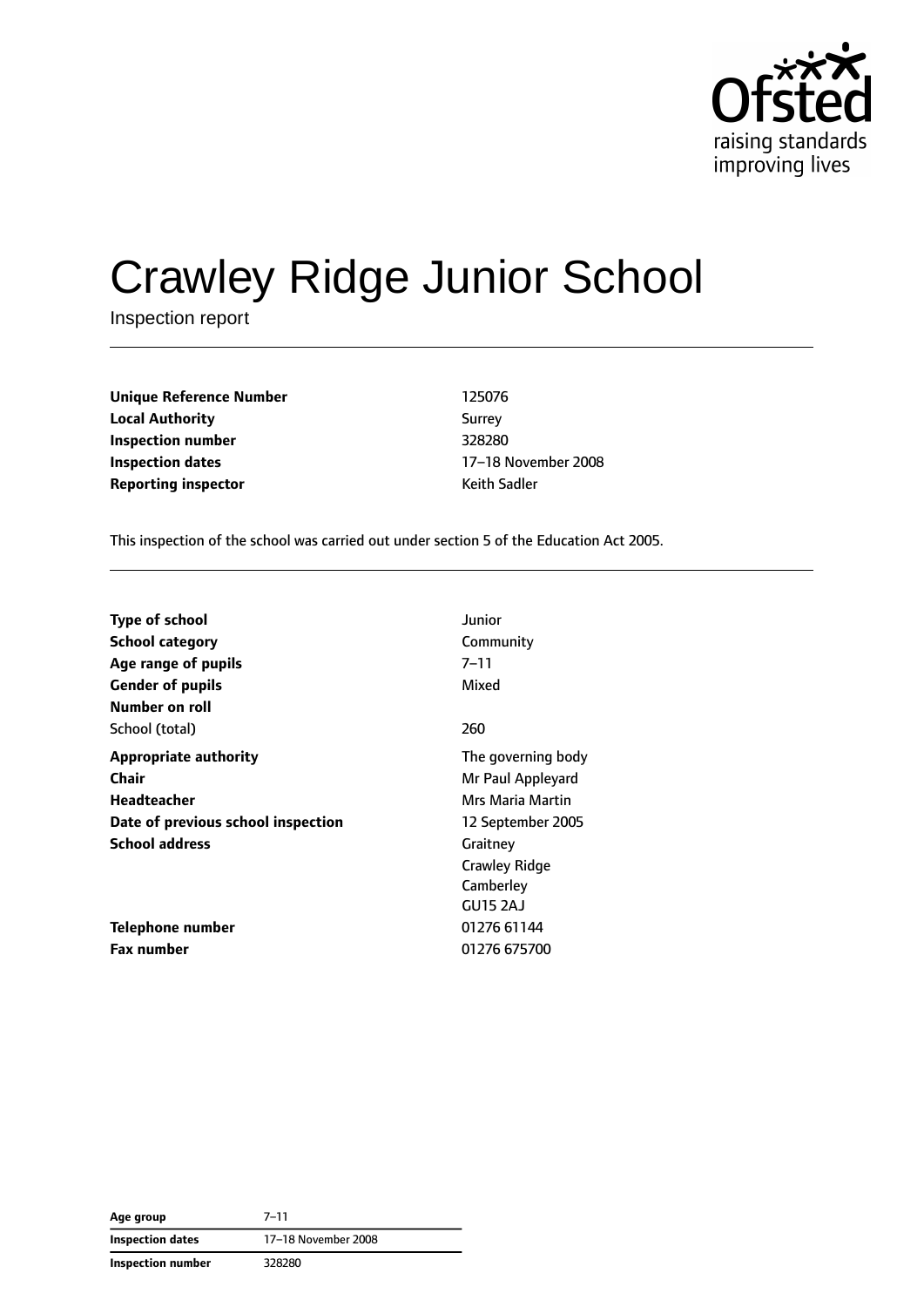.

<sup>©</sup> Crown copyright 2008

Website: www.ofsted.gov.uk

This document may be reproduced in whole or in part for non-commercial educational purposes, provided that the information quoted is reproduced without adaptation and the source and date of publication are stated.

Further copies of this report are obtainable from the school. Under the Education Act 2005, the school must provide a copy of this report free of charge to certain categories of people. A charge not exceeding the full cost of reproduction may be made for any other copies supplied.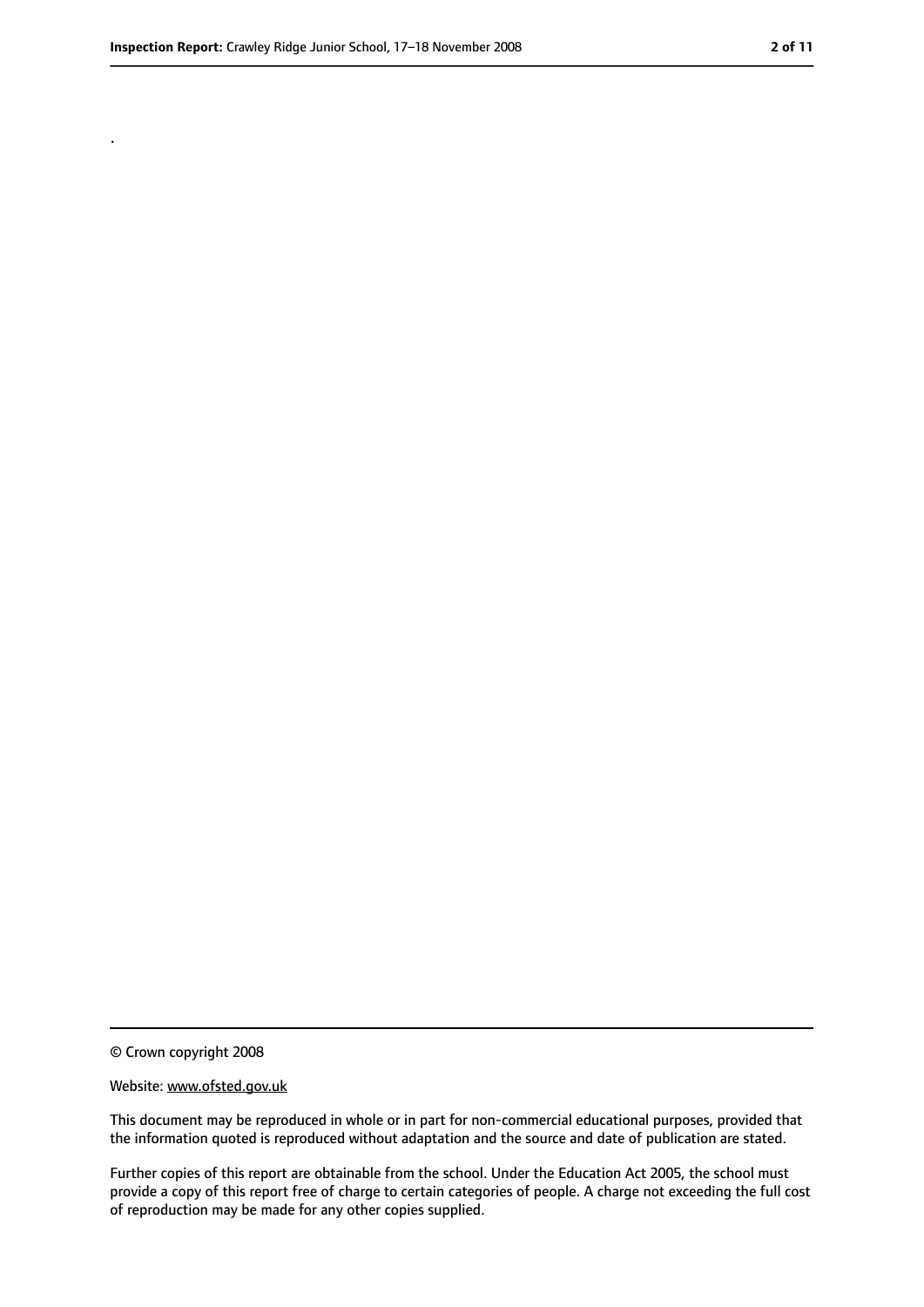# **Introduction**

The inspection was carried out by three Additional Inspectors.

## **Description of the school**

Crawley Ridge Junior is bigger than most primary schools and is oversubscribed. Almost all the pupils are of White British heritage and none are at an early stage of learning English. The proportion of pupils with learning difficulties and/or disabilities is well below average. Most of these pupils have specific learning difficulties. The school has gained the Healthy Schools Award and Sports Activemark.

## **Key for inspection grades**

| Grade 1 | Outstanding  |
|---------|--------------|
| Grade 2 | Good         |
| Grade 3 | Satisfactory |
| Grade 4 | Inadequate   |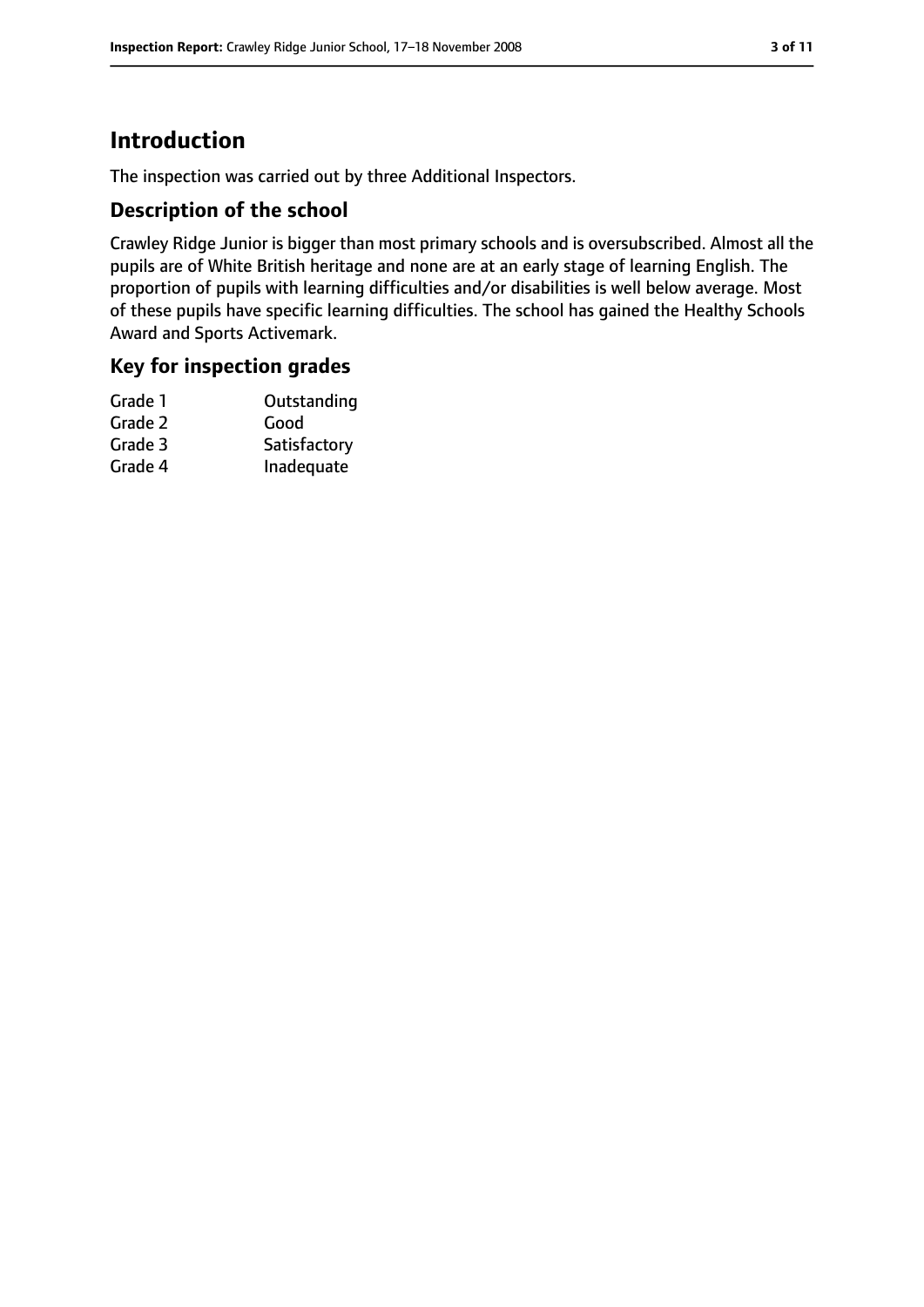# **Overall effectiveness of the school**

#### **Grade: 2**

Crawley Ridge Junior is a good school. It has some significant strengths. Parents are overwhelmingly supportive and many commented on how pleased they were to have chosen the school. Parents' views are summed up by the comment, 'The school provides a happy, safe and stimulating environment for our children's education. We have seen our children's confidence grow due to the nurturing environment.'

Achievement is good. Pupils enter the school with standards that are above average and they make good progress overall, though it is not as rapid in Years 3 and 4 as it is in Years 5 and 6. In Years 5 and 6 where progress is accelerated considerably. This is because the quality of teaching in these year groups is outstanding. As a result, in national tests, standards are significantly above average in English and mathematics and, on occasion, such as in mathematics in 2006, exceptionally high. In science, pupils' progress, in the past, has been satisfactory and has resulted in standards that are above average. Because there has been a strong emphasis on boosting progress in science, there are signs that achievement is improving, though senior staff are keenly aware that standards still lag behind those in English and mathematics.

The pupils' outstanding personal development is an important contributory factor in the school's effectiveness. This stems from the caring attitude of all adults. Pupils' behaviour is excellent. They are articulate, thoughtful, thoroughly enjoy school and are proud of it. Pupils have a keen awareness of how to keep themselves healthy and safe.

Pupils thoroughly enjoy their learning because the curriculum is exciting and meaningful links are made between different subjects. The work is made interesting and enriched by many 'hands on' opportunities such in making high quality bags in design and technology. There are very many enrichment activities and there is outstanding provision in the arts. This secures high standards in art and the school provides a rich learning environment with many high quality displays of pupils' art work. In addition, music plays an important part in the life of the school and its provision, both in lessons and through the wide range of extra orchestral instrument and singing opportunities, enables pupils to develop a love of music.

The quality of teaching is good although not consistently so. Teaching and learning are generally outstanding in Years 5 and 6. In Years 3 and 4 teaching is often good but the quality of lessons is sometimes satisfactory. Throughout the school teachers manage pupils exceptionally well, provide interesting tasks that are often matched well to the pupils' learning needs particularly in the upper school, and teachers' expectations of what pupils can achieve are also generally good. In the best lessons teachers not only identify learning objectives, but also are clear about success criteria and this enables pupils to know what they have to do to meet the objectives. However, this is not always the case and, as a result, particularly in Years 3 and 4, pupils are not always clear about how to meet their targets and this slows their progress.

The new headteacher has made an outstanding start. She is very clear and determined and has already made a positive impact on the school. She has introduced a good range of improvement projects. These include new procedures for teachers to assess and record pupils' achievements; providing much greater responsibility for teachers to lead and manage; and, to ensure that teachers are held to account for their pupils' progress. This has resulted in strong teamwork and high staff morale.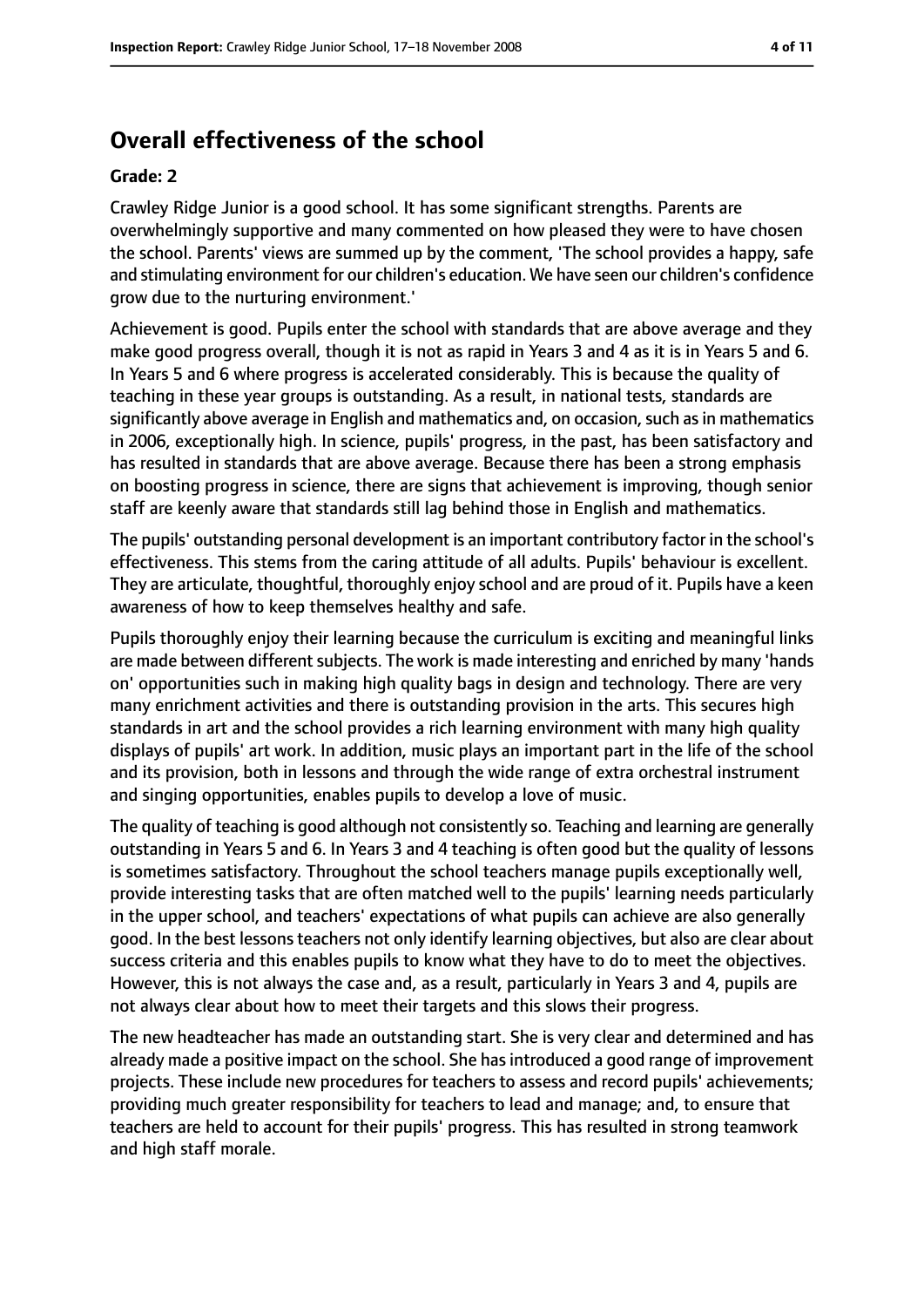## **What the school should do to improve further**

- Raise standards in science.
- Ensure that the quality of teaching is consistently good in Years 3 and 4 by ensuring that pupils know what their targets are and what they have to do to meet them.

# **Achievement and standards**

#### **Grade: 2**

Achievement is good. Pupils make good progress, though it is quicker in Years 5 and 6 than in Years 3 and 4 because of the stronger teaching. Throughout the school, pupils who find learning hard are supported well and their progress is also good. Results in national tests show standards that are consistently significantly above average to 2007. Provisional results in 2008 show a slight dip, though the proportion gaining the higher level remains above national levels. Current Year 6 pupils are on course to attain standards that are higher than the provisional 2008 results because more pupils are on track to attain the higher level in English and in mathematics. There was a weakness in boys' writing. However, because there has been a successful emphasis on quickening their progress, standards have improved and now all groups of pupils now make good progress in writing. However, in science, standards are not as high. This is because, in the past, there has been insufficient emphasis placed on investigative science. This weakness is being addressed and there are indications that standards in science for current Year 6 pupils are improving. The school's strong provision for information and communication technology (ICT) ensures that standards are well above average.

# **Personal development and well-being**

#### **Grade: 1**

Pupils' personal development, including their spiritual, moral, social and cultural development, is outstanding and results in pupils becoming mature, reflective young people. When asked what they like about Crawley Ridge, they said 'Everything'. Pupils assume responsibility confidently and make an excellent contribution to the school community, for example, as members of the school council. By acting on behalf of their peers, these children have made a number of positive changes to school life, such as helping to develop the school grounds. Pupils are very tolerant and respect others, including those from different backgrounds. This is particularly evident in lessons, where their sensible conduct helps them to learn effectively. Older pupils are particularly good at evaluating how well they perform aslearners. For example, in an outstanding Year 6 lesson, pupils assessed the quality of their teamwork when making Victorian toy theatres. Good basic skills, linked to their strong personal development ensures that pupils are prepared well for their move to secondary school.

# **Quality of provision**

## **Teaching and learning**

#### **Grade: 2**

Strong relationships between the pupils and their teachers set a very positive atmosphere for learning. This is enhanced by the very good support that teaching assistants provide particularly for pupils with learning difficulties. The quality of teaching and learning is consistently outstanding in Years 5 and 6. This is because in these classes, teachers ensure that the work set matches pupils' needs well, is challenging, and also that pupils know what they need to do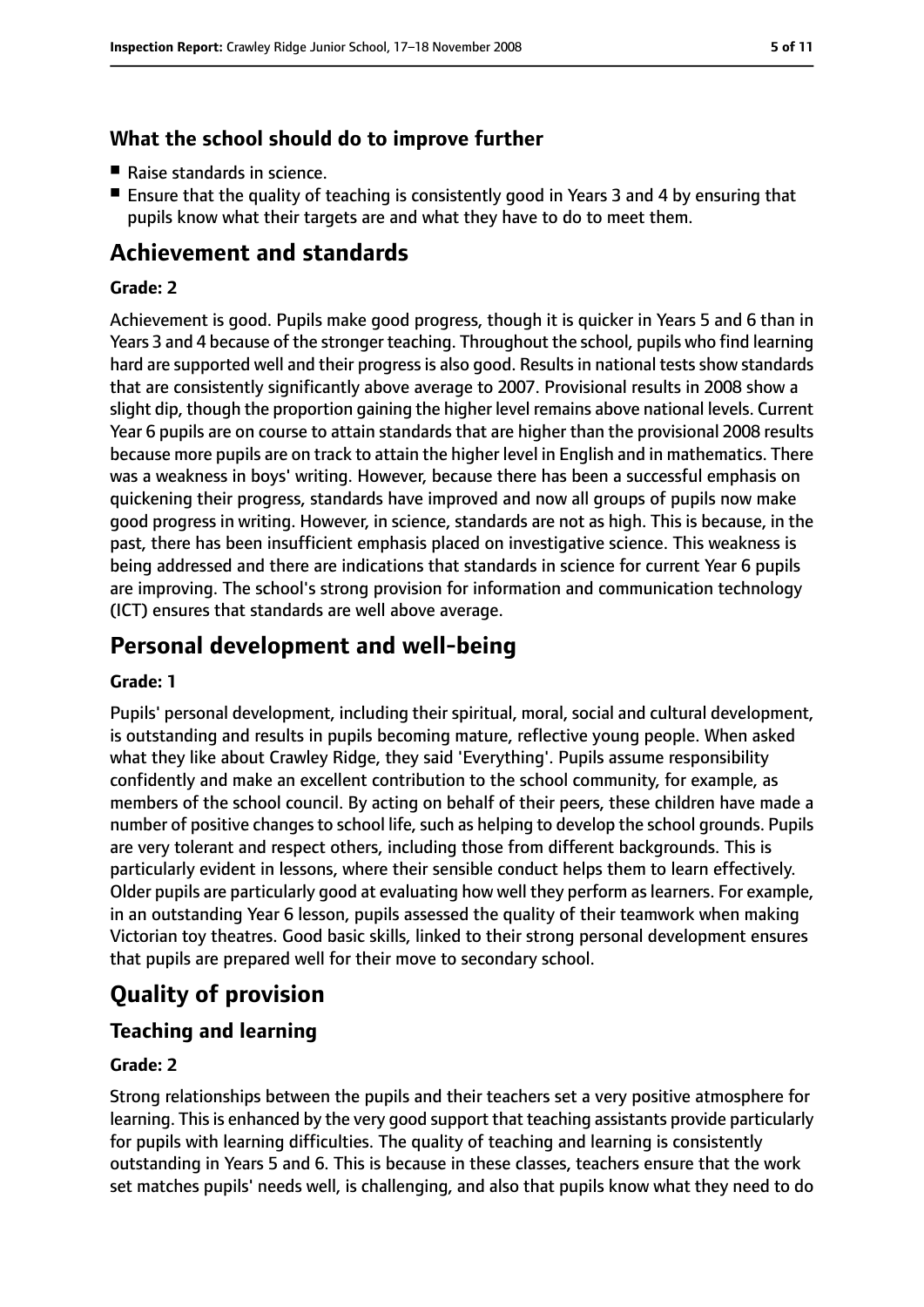to succeed. However, in Years 3 and 4 pupils do not always have such a clear understanding of how they can improve their work and as a result progress is not so rapid. Teachers use resources well, including the interactive white boards, to introduce tasks and to engage pupils' interest. Pupils benefit from high quality specialist teaching in modern foreign languages, music and ICT.

#### **Curriculum and other activities**

#### **Grade: 2**

A stimulating range of learning experiences contributes greatly to pupils' enjoyment of school. The curriculum has a strongly developed arts component of which music is a particular feature. Very effective arrangements for personal, social, health and citizenship education significantly enhance pupils' overall development and levels of maturity. Additional activities are excellent. There is a very good range of extra-curricular clubs which pupils thoroughly enjoy. The school make very good use of the locality and the wider area to promote pupils' learning. Local history projects in nearby Tilford and numerous visits to museums are only a part of this provision. In addition residential opportunities enhance pupils' experiences. The good support given to pupils with learning difficulties and/or disabilities helps them to achieve well. Work to improve pupils' skills of investigation in science has been undertaken, but the changes need to be embedded.

### **Care, guidance and support**

#### **Grade: 2**

The school looks after its pupils well. In particular, pastoral support is very strong. Pupils say that they feel safe and that they know where to turn if they need help. Parents feel that their children are looked after well. One said, 'Crawley Ridge is a lovely school. Teachers work hard to help children to learn through having fun.'

Clear behaviour procedures give pupils security and create a good working atmosphere in which they can learn confidently. All health and safety requirements are met. Procedures for safeguarding pupils are securely in place and meet requirements. Any pupils at risk are quickly identified and supported effectively. The school has good links with agencies to support pupils with behavioural difficulties and with learning difficulties and/or disabilities. It provides effective personal guidance, through the outstanding work of the teaching assistant team including that of the welfare assistant. Effective tracking systems are in place to monitor pupils' progress. Most pupils know how well they are doing and what they need to do to improve particularly in Years 5 and 6.

## **Leadership and management**

#### **Grade: 2**

Leadership and management are good. The new headteacher, although only in post for two terms, has made a very positive impact and she is already much admired by parents, staff, governors and pupils. She has a clear focus on lifting standards and is determined to ensure all pupils have equal opportunities to achieve their best. She has successfully built on the many strengths identified in the previous inspection and has added rigour and accountability to the school's good evaluation procedures. She is supported well by the recently re-structured senior leadership team. In addition, staff are much more involved in checking progress and provision.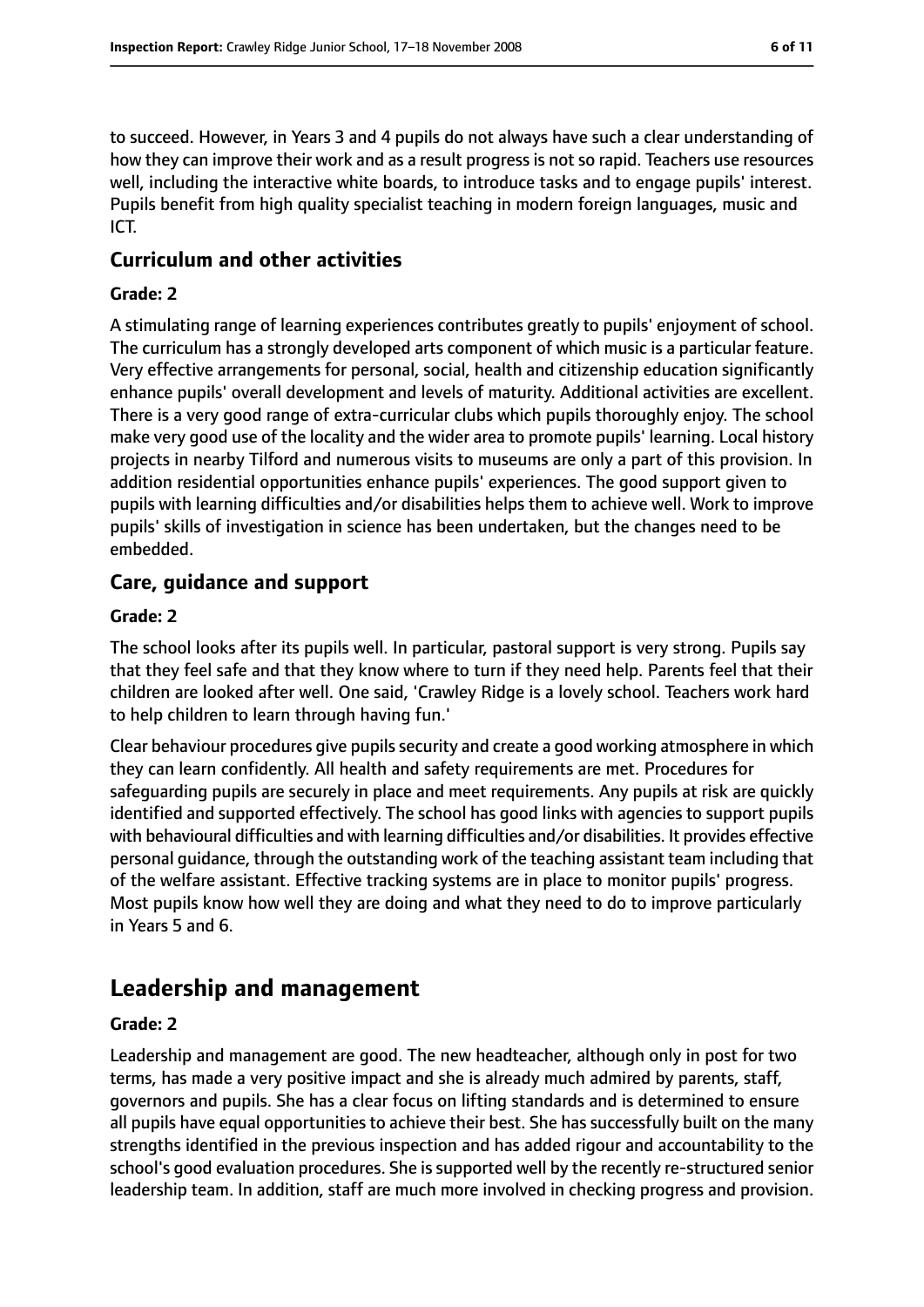The school development plan is of good quality, although at present, there are too many priorities to tackle.

The school has close links with the partner infant school and also secondary schools. In addition, there are good links with the local community and there are high levels of participation in musical events. Senior staff and governors are aware that these strengths in securing community cohesion need to be built upon in order that pupils can benefit and become more aware of the wider community. The governors bring useful expertise, support the school well, and are effective in ensuring that the school continues to develop its effectiveness. The good improvements made demonstrate that the school has a good capacity for further improvement.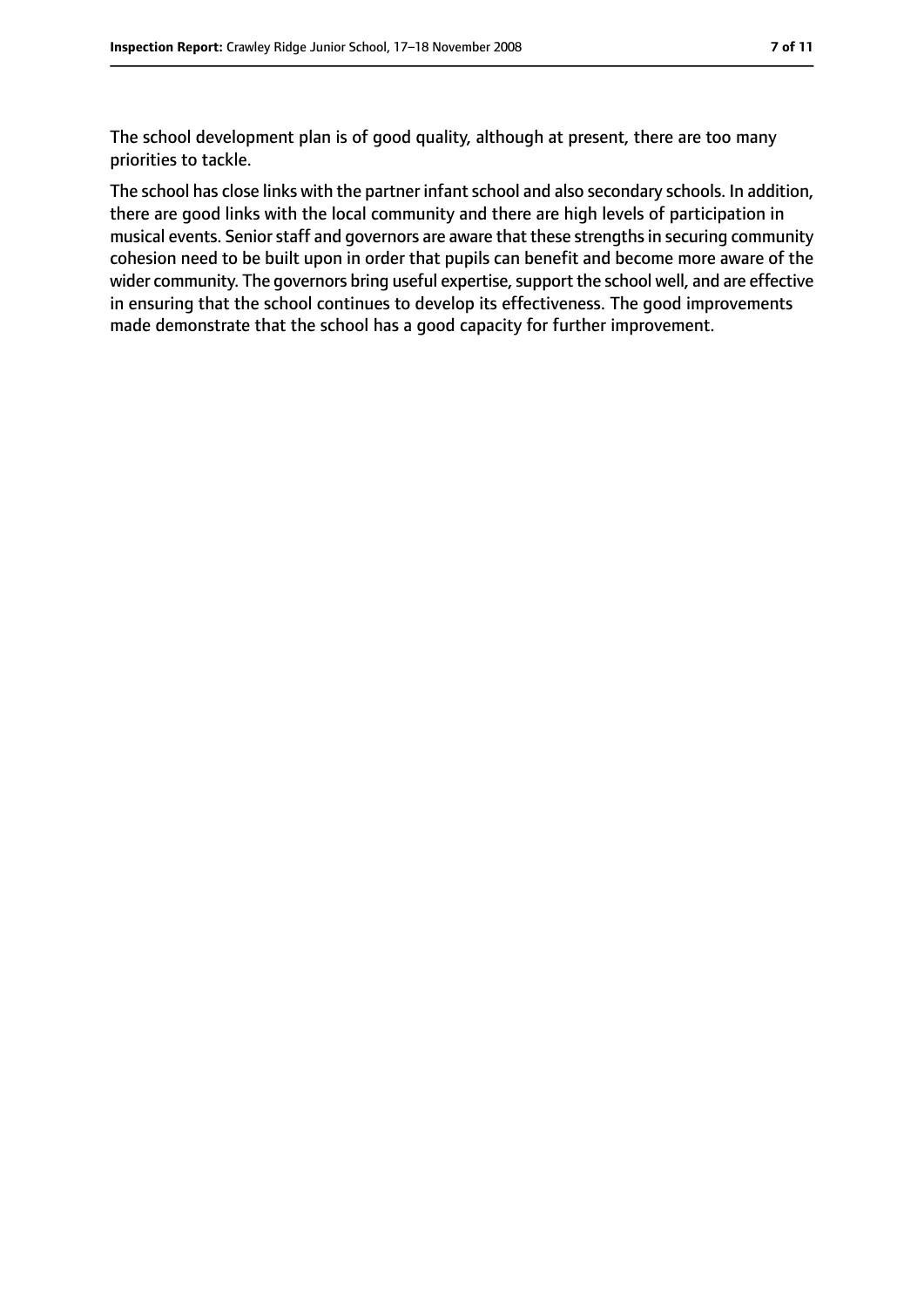**Any complaints about the inspection or the report should be made following the procedures set out in the guidance 'Complaints about school inspection', which is available from Ofsted's website: www.ofsted.gov.uk.**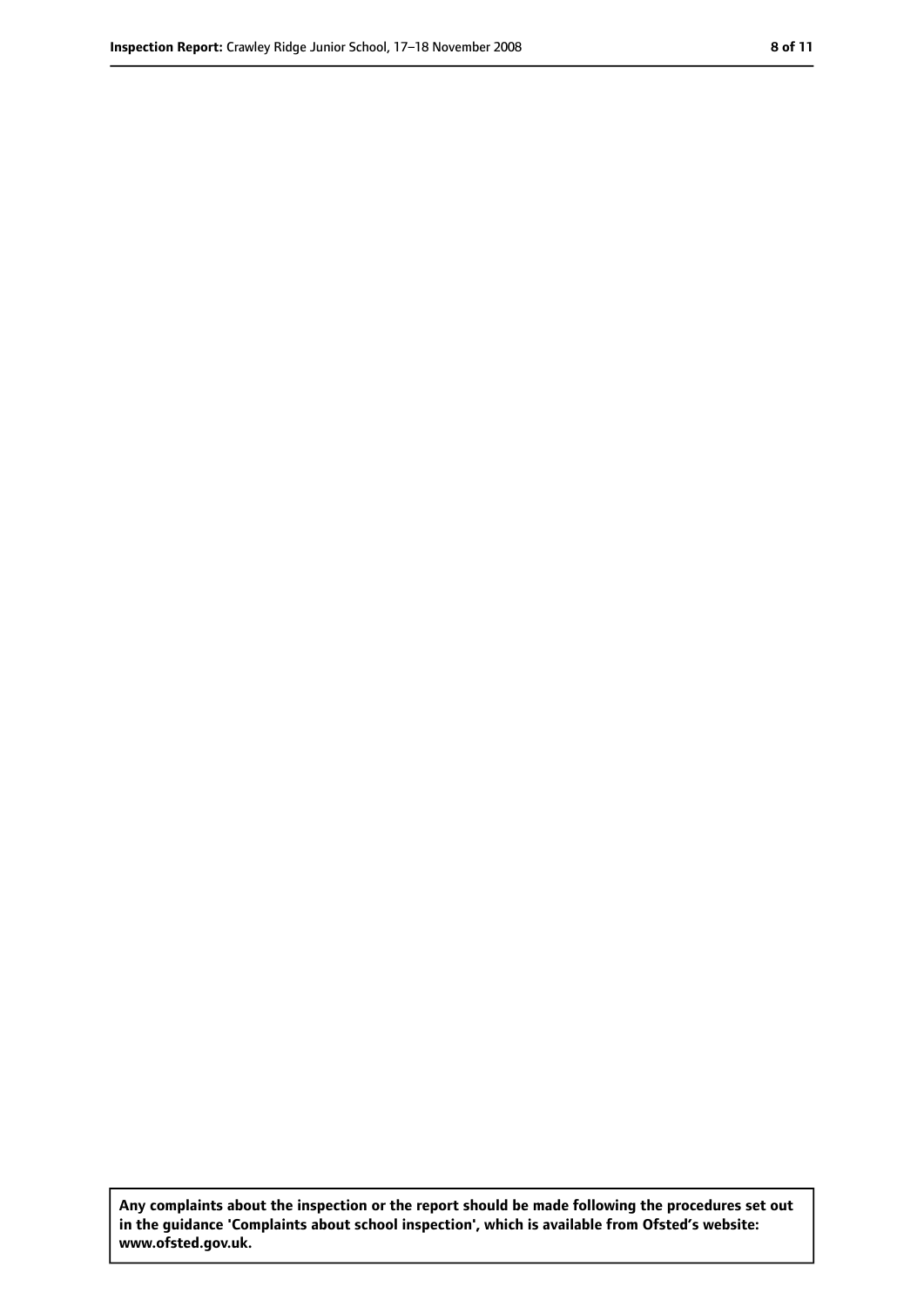# **Inspection judgements**

| Key to judgements: grade 1 is outstanding, grade 2 good, grade 3 satisfactory, and | <b>School</b>  |
|------------------------------------------------------------------------------------|----------------|
| arade 4 inadequate                                                                 | <b>Overall</b> |

## **Overall effectiveness**

| How effective, efficient and inclusive is the provision of<br>education, integrated care and any extended services in meeting the<br>needs of learners? |     |
|---------------------------------------------------------------------------------------------------------------------------------------------------------|-----|
| Effective steps have been taken to promote improvement since the last<br>inspection                                                                     | Yes |
| How well does the school work in partnership with others to promote learners'<br>well being?                                                            |     |
| The capacity to make any necessary improvements                                                                                                         |     |

# **Achievement and standards**

| How well do learners achieve?                                                                                 |  |
|---------------------------------------------------------------------------------------------------------------|--|
| $\vert$ The standards <sup>1</sup> reached by learners                                                        |  |
| How well learners make progress, taking account of any significant variations  <br>between groups of learners |  |
| How well learners with learning difficulties and/or disabilities make progress                                |  |

#### **Annex A**

<sup>&</sup>lt;sup>1</sup>Grade 1 - Exceptionally and consistently high; Grade 2 - Generally above average with none significantly below average; Grade 3 - Broadly average to below average; Grade 4 - Exceptionally low.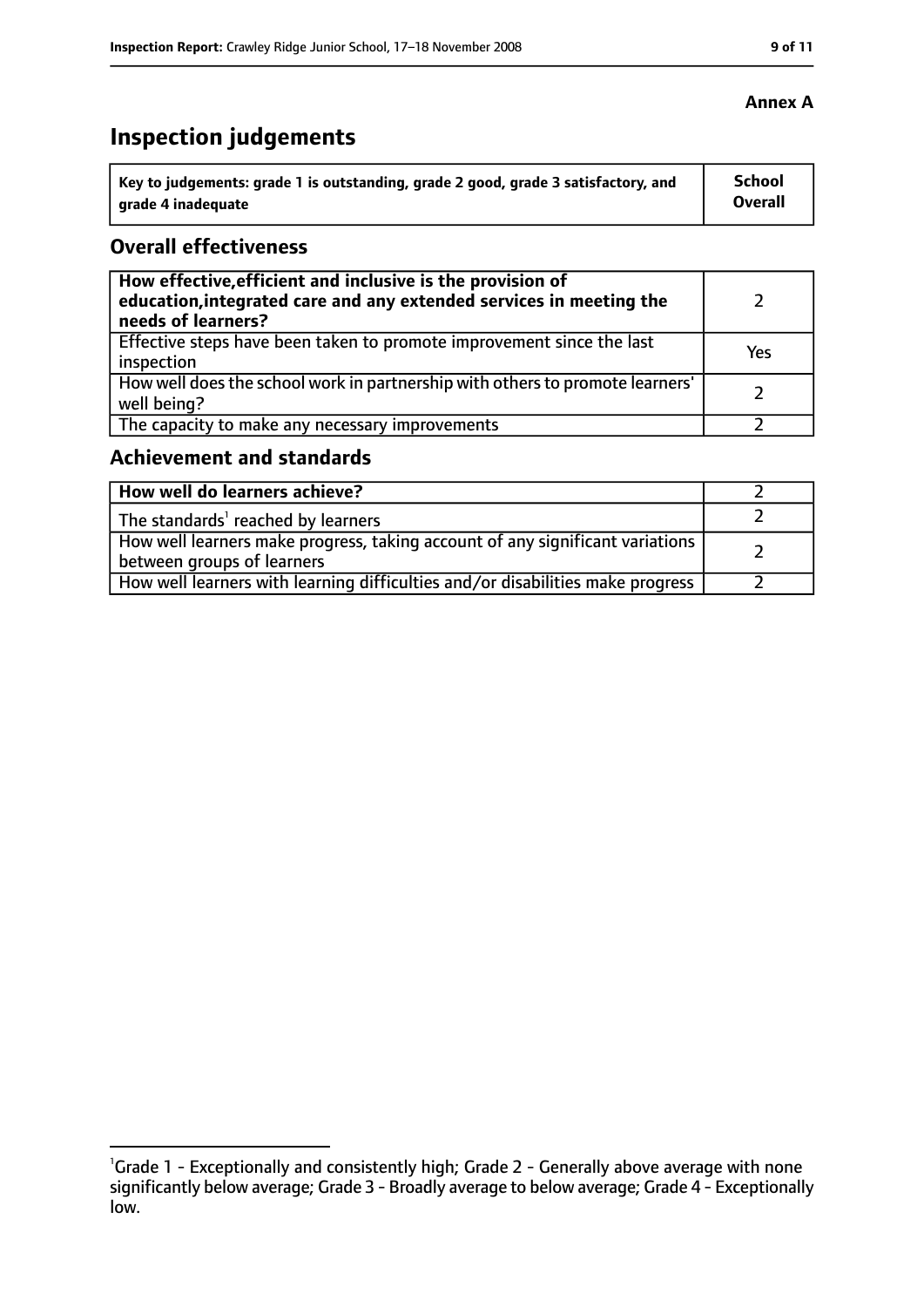# **Personal development and well-being**

| How good are the overall personal development and well-being of the<br>learners?                                 |  |
|------------------------------------------------------------------------------------------------------------------|--|
| The extent of learners' spiritual, moral, social and cultural development                                        |  |
| The extent to which learners adopt healthy lifestyles                                                            |  |
| The extent to which learners adopt safe practices                                                                |  |
| The extent to which learners enjoy their education                                                               |  |
| The attendance of learners                                                                                       |  |
| The behaviour of learners                                                                                        |  |
| The extent to which learners make a positive contribution to the community                                       |  |
| How well learners develop workplace and other skills that will contribute to<br>their future economic well-being |  |

# **The quality of provision**

| How effective are teaching and learning in meeting the full range of<br>learners' needs?              |  |
|-------------------------------------------------------------------------------------------------------|--|
| How well do the curriculum and other activities meet the range of needs and<br>interests of learners? |  |
| How well are learners cared for, quided and supported?                                                |  |

## **Leadership and management**

| How effective are leadership and management in raising achievement<br>and supporting all learners?                                              |     |
|-------------------------------------------------------------------------------------------------------------------------------------------------|-----|
| How effectively leaders and managers at all levels set clear direction leading<br>to improvement and promote high quality of care and education |     |
| How effectively leaders and managers use challenging targets to raise standards                                                                 |     |
| The effectiveness of the school's self-evaluation                                                                                               |     |
| How well equality of opportunity is promoted and discrimination eliminated                                                                      |     |
| How well does the school contribute to community cohesion?                                                                                      |     |
| How effectively and efficiently resources, including staff, are deployed to<br>achieve value for money                                          |     |
| The extent to which governors and other supervisory boards discharge their<br>responsibilities                                                  |     |
| Do procedures for safequarding learners meet current government<br>requirements?                                                                | Yes |
| Does this school require special measures?                                                                                                      | No  |
| Does this school require a notice to improve?                                                                                                   | No  |